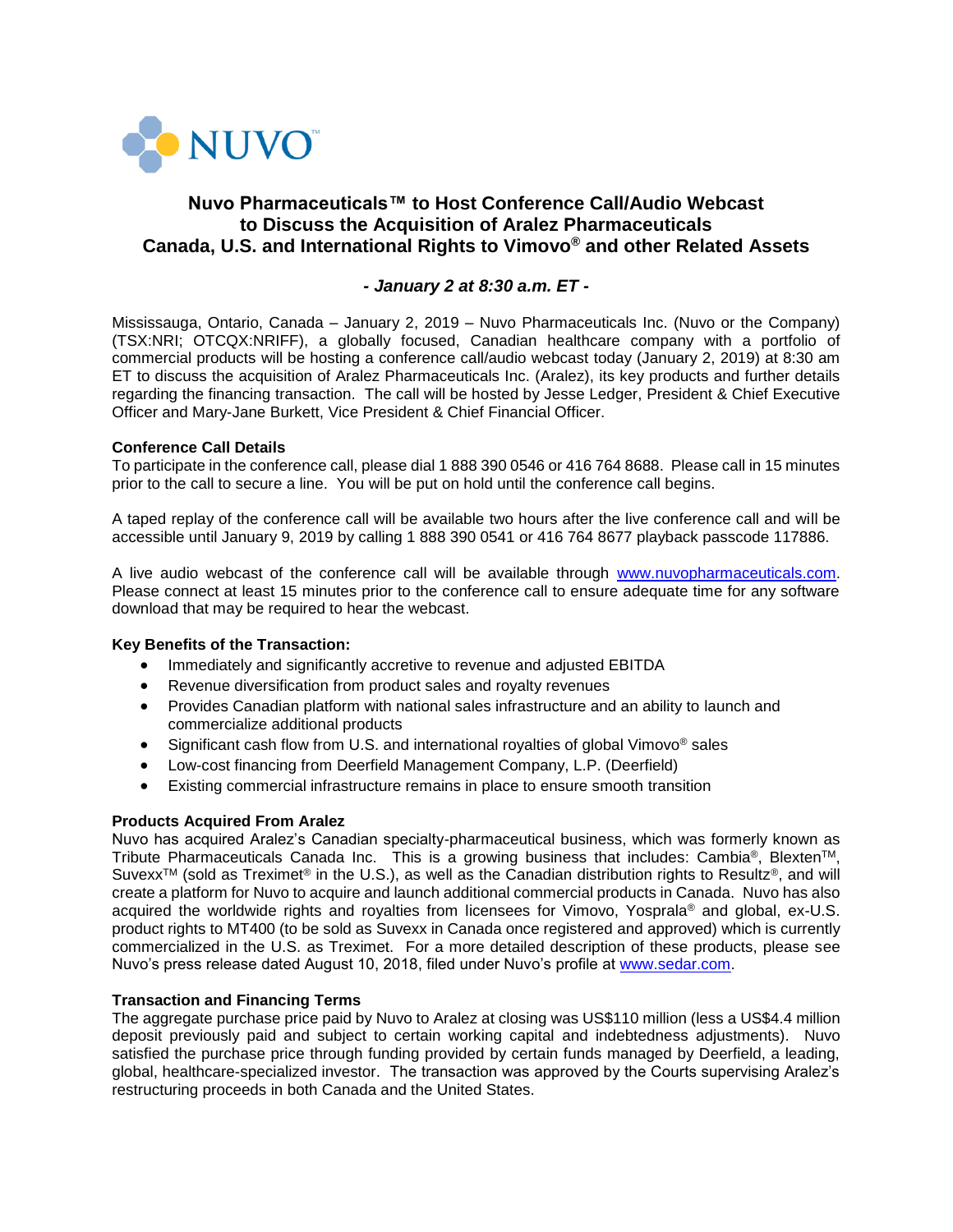The funding arrangements with Deerfield include a 6-year, 3.5% p.a. interest amortizing loan in the principal amount of US\$60 million, an 18-month 12.5% p.a. bridge loan in the principal amount of US\$6.0 million, the issuance by Nuvo to Deerfield of 6-year, 3.5% p.a. interest, senior secured convertible notes in the principal amount of US\$52.5 million, initially convertible into 19,444,444 common shares of the Company at a conversion price of US\$2.70 (the Notes) and approximately 25,555,556 million common share purchase warrants, each such warrant initially exercisable for one common share of the Company for a period of six years from the date of issuance at an exercise price of \$3.53 per share (the Warrants).

The issuance of common shares of the Company upon the conversion of the Notes and the exercise of the Warrants is subject to shareholder approval under the rules of the Toronto Stock Exchange (TSX). The Company intends to seek such shareholder approval on a post-closing basis (either by way of written consent or at a meeting of shareholders).

The description of the transaction with Aralez and the financing arrangements with Deerfield contained in this news release are qualified in their entirety by the reference to the definitive purchase agreements and definitive financing agreements, copies of which are or will be, as applicable, filed under Nuvo's profile at [www.sedar.com.](https://www.sedar.com/)

### **About Nuvo Pharmaceuticals Inc.**

Nuvo (TSX: NRI; OTCQX: NRIFF) is a globally focused, healthcare company with a portfolio of commercial products and pharmaceutical manufacturing capabilities. Nuvo has four commercial products that are available in a number of countries: Pennsaid® 2%, Pennsaid, Resultz® and the heated lidocaine/tetracaine patch. Nuvo manufactures Pennsaid 2% for the U.S market, Pennsaid for the global market and the bulk drug product for the HLT Patch at its U.S. Food and Drug Administration (FDA), Health Canada and E.U. approved manufacturing facility in Varennes, Québec. For additional information, please visit [www.nuvopharmaceuticals.com.](http://www.nuvopharmaceuticals.com/)

#### **About Aralez Pharmaceuticals Inc.**

Aralez Pharmaceuticals Inc. is a specialty pharmaceutical company focused on delivering meaningful products to improve patients' lives by acquiring, developing and commercializing products in various specialty areas. Aralez's global headquarters is in Mississauga, Ontario, Canada and the Irish headquarters is in Dublin, Ireland. Further information about Aralez can be found at [www.aralez.com.](http://www.aralez.com/)

### **About Deerfield Management Company, L.P.**

Deerfield is an investment management firm, committed to advancing healthcare through investment, information and philanthropy. For more information about Deerfield, please visit [www.deerfield.com.](http://www.deerfield.com/)

### **FOR MORE INFORMATION, PLEASE CONTACT:**

Investor Relations Email: [ir@nuvopharm.com](mailto:ir@nuvopharm.com)

### Forward-Looking Statements

*This press release contains "forward-looking statements" within the meaning of applicable securities laws. Forwardlooking statements can be identified by words such as: "anticipate," "intend," "plan," "goal," "seek," "believe," "project," "estimate," "expect," "strategy," "future," "likely," "may," "should," "will" and similar references to future periods. Forward looking information in this press release includes, but is not limited to, statements with respect to the anticipated benefits of the acquisition to Nuvo's shareholders. The forward-looking information contained in this press release is based on certain expectations and assumptions made by Nuvo, including management's current beliefs related to the operationalization of the acquired products and related assets; and the receipt of shareholder approval.*